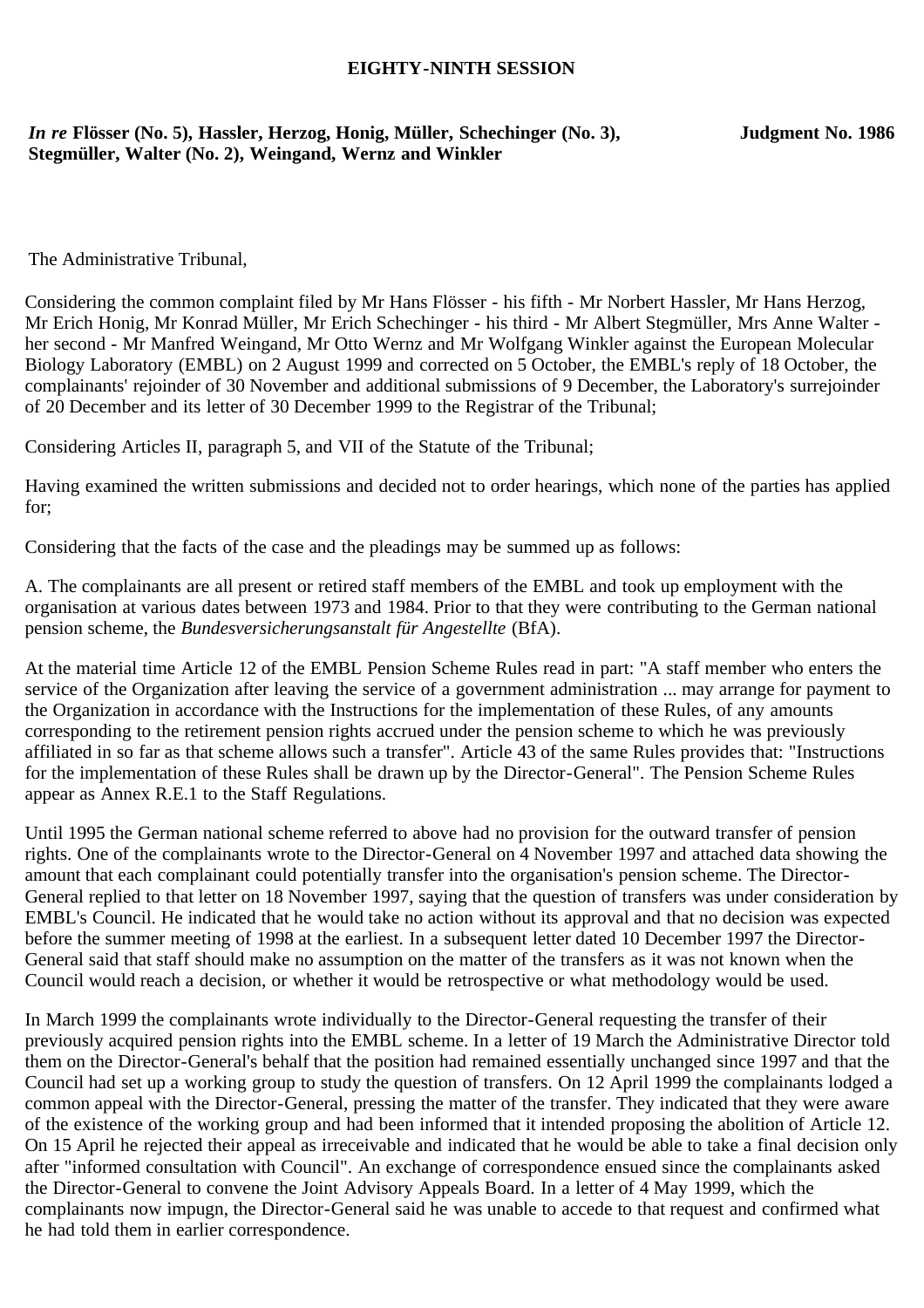B. The complainants submit that the letter of 4 May 1999 constitutes "a decision not to make a substantive decision" and that they are therefore free to challenge it under Article VII(2) of the Tribunal's Statute. They argue that if that letter cannot be considered a decision under Article VII(2), their complaint is receivable under Article VII(3) because of the Administration's failure to take a final decision.

They contend that Article 12 of the Pension Scheme Rules confers on them the right to arrange to have their pension rights that have accrued under the German national pension scheme - the BfA - transferred to the EMBL scheme. Such is clear from the wording: "A staff member ... may arrange for payment ...". They view that right as part of their employment contract and conclude that they are entitled to ask the Laboratory to make arrangements for the transfer. They hold that their right exists even in the present absence of instructions about the implementation of Article 12, and that the Director-General has a statutory obligation to provide those instructions but has not done so. Instead, the Laboratory delayed taking action on the pretext that the Council had yet to take a decision. However, Article 43 of the Pension Scheme Rules places the obligation on the Director-General and not on the Council.

The complainants want the EMBL to make an arrangement with each complainant for the transfer of amounts accrued under his or her national scheme and for the calculation of the years of "reckonable service" to be credited to the EMBL scheme by reference to the grade each held on confirmed appointment. They want the Laboratory to come to an agreement with the BfA that is "appropriate and adequate" for the transfer of each complainant's rights and they also ask for costs up to an amount of 30,000 German marks.

C. In its reply the EMBL says that for the complaint to be receivable under Article VII(2) of the Tribunal's Statute the complainants should have filed it within ninety days of receiving the letter the Director-General wrote to them on 18 November 1997 because that letter contained "the decision not to make a substantive decision". They did not appeal against it and are now time-barred. Moreover, they cannot plead the implied rejection of their claims under Article VII (3) as the Director-General has said that their appeal will be dealt with - but only in "clearly defined circumstances".

The Laboratory points out that although both Articles 12 and 43 have been in the EMBL's Pension Scheme Rules since 1978 there have been no formal requests for transfers and the 'Instructions' have never been drawn up. It also points out that the complainants knew when they filed their complaint that the Council had reviewed the matter of the transfers. They knew that in July 1999 it had reached a decision on what action to take and would be making a formal decision at its meeting in November 1999.

It holds that the complainants did not meet the requirements of Article 12 and their claims are devoid of merit. Rights conferred on a staff member by that article have to be exercised at the moment of joining the organisation. It is then that the staff member must be in a position to transfer entitlements from his or her previous scheme. But when the complainants took up service with the Laboratory their previous scheme did not allow such a transfer and so they could not request one. It was changes in German legislation in 1995 that opened up the possibility of transferring pension entitlements, but those changes could not lay retroactive obligations on the organisation.

D. In their rejoinder the complainants press their arguments on the receivability of their case. They state that the letter of 18 November 1997 merely summarised negotiation points and was only addressed to one of the complainants. They made no claim until March 1999. From the terms of the letter of 18 November 1997 the complainants were expecting a reply in 1998. They blame the administration for its 'inactivity' and delay. Contrary to what the organisation affirms, at the time they filed their complaint they were unaware of the Council's decision of July 1999.

On the merits they argue that Article 12 allows the transfer of the accrued pension rights after the employee enters the service of the EMBL, but does not specify at what point in time the transfer must take place and mentions no time limits.

The complainants contend that there was unequal treatment. In not arranging the requested transfer the Laboratory is discriminating against them, particularly as staff of other nationalities whose previous pension schemes allowed the transfer were able to proceed.

In additional submissions the complainants produce a letter dated 26 November 1999 from the Administrative Director informing them of the Council's decision to abolish Article 12. They view EMBL's action as a further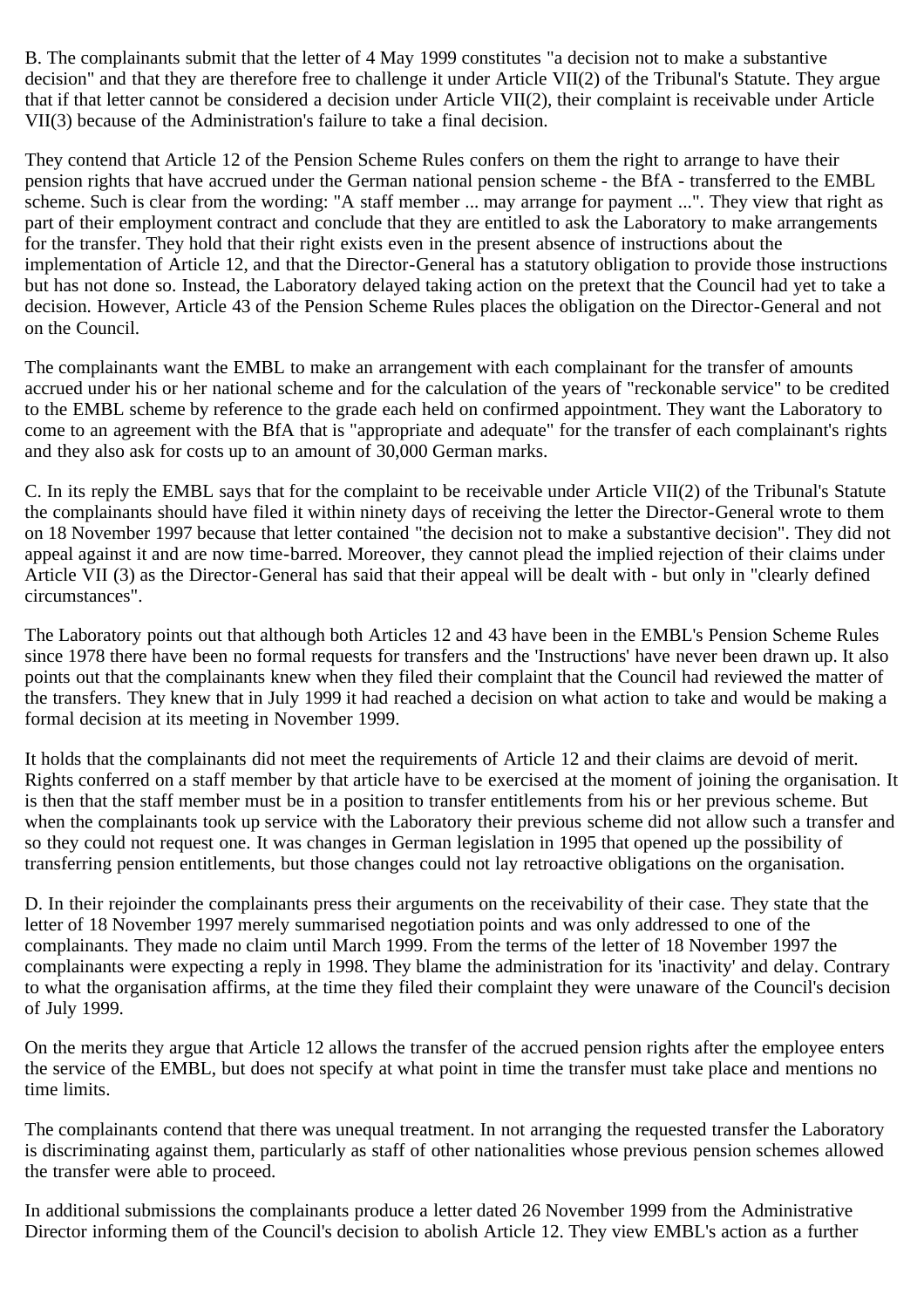measure to "deprive" them of their rights but state that the rescinding of Article 12 will have no effect on them as it nonetheless formed part of their contractual relationship with the Laboratory.

E. The Laboratory presses its arguments against the receivability of the complaint. It reiterates its opinion that the letter of 4 November 1997 constituted a 'formal request' for the transfer. The letter of 18 November 1997 from the Director-General did go to all the complainants. Such is clear from the wording of the complainants' subsequent reply of 26 November, a letter which they all signed. It has been clear since November 1997 that the complainants have been requesting the transfer of their entitlements and the position adopted by the Director-General has remained unaltered since that time.

It also refutes the complainants' charges of delay and inaction. The Council did not at any stage make a firm commitment to reaching a decision on the question of the transfers in 1998. The Laboratory points out that two of the complainants were Staff Association representatives on the Finance Committee Working Group that made recommendations to Council on matters concerning the Pension Scheme Rules. They were therefore quite aware that a recommendation on Article 12 was to be put to the Council at its meeting in July 1999 and knew in advance of the proposal to abolish it. The Council too was aware of the complainants' situation.

On the merits, the Laboratory explains that in order to benefit under Article 12 a staff member entering the service of the organisation had to have transferable funds under a previous scheme. It is upon confirmation of appointment that the staff member can take the decision to transfer such funds. What Article 12 makes clear is that the funds must be transferable at that time and the decision cannot be deferred. Even in the absence of implementing instructions the essential requirements for transfer have to be met. The Laboratory reiterates that the complainants had no transferable funds when they joined the organisation and did not meet the requirements of Article 12. Citing the Tribunal's case law, it says that the complainants cannot retrospectively claim a benefit that has come about through a change in German legislation.

In a letter of 30 December 1999 it points out that it received the complainants' additional submission after the filing of its surrejoinder. It states that the Council did not abolish Article 12 to deprive the complainants of their rights. Indeed, the Standing Advisory Committee made its recommendations to Council with regard to the rescinding of Article 12 before the EMBL received copies of the present complaint.

## CONSIDERATIONS

1. The complainants are all employees or former employees of the EMBL. Each of them joined the staff at various times between 1973 and 1984. Immediately before doing so, each of them had been a member of the German national pension scheme - the BfA. At the time they joined the staff, they were not given the opportunity of transferring their acquired rights in the BfA to the EMBL pension scheme because the BfA had no provision for such outward transfers. The situation changed in 1995 when the rules governing the BfA were altered so as to permit the transfer of pension rights.

2. In November 1997, in response to a request from the complainants, the Director-General advised the complainants that their request to transfer funds from the BfA to the EMBL scheme could not be accepted since the whole question of transfers in and out of the EMBL scheme was under study and would not be decided by the Council of the organisation before the summer of 1998 at the earliest.

3. Over the ensuing fifteen months, the complainants wrote on a number of occasions to the Administration reiterating their request but the replies received were all to the same effect.

4. Finally, when no substantive decision was forthcoming, the complainants wrote again to the Director-General in March of 1999 requesting that he accept the payment into the EMBL pension scheme of the amounts standing to their respective credits with the BfA. On 19 March 1999 a reply given on behalf of the Director-General indicated that the position remained unaltered from the earlier responses. Treating the letter of 19 March as a decision, the complainants filed an internal appeal against it. On 15 April, the Director-General rejected the complainants' internal appeal as irreceivable but indicated the circumstances under which the appeal could eventually be brought. On 4 May 1999 the Director-General, reiterating his previous position regarding the transfers, refused to convene a meeting of the Joint Advisory Appeals Board to deal with the complainants' internal appeal.

5. By their complaint filed on 2 August 1999, the complainants ask that the defendant be ordered: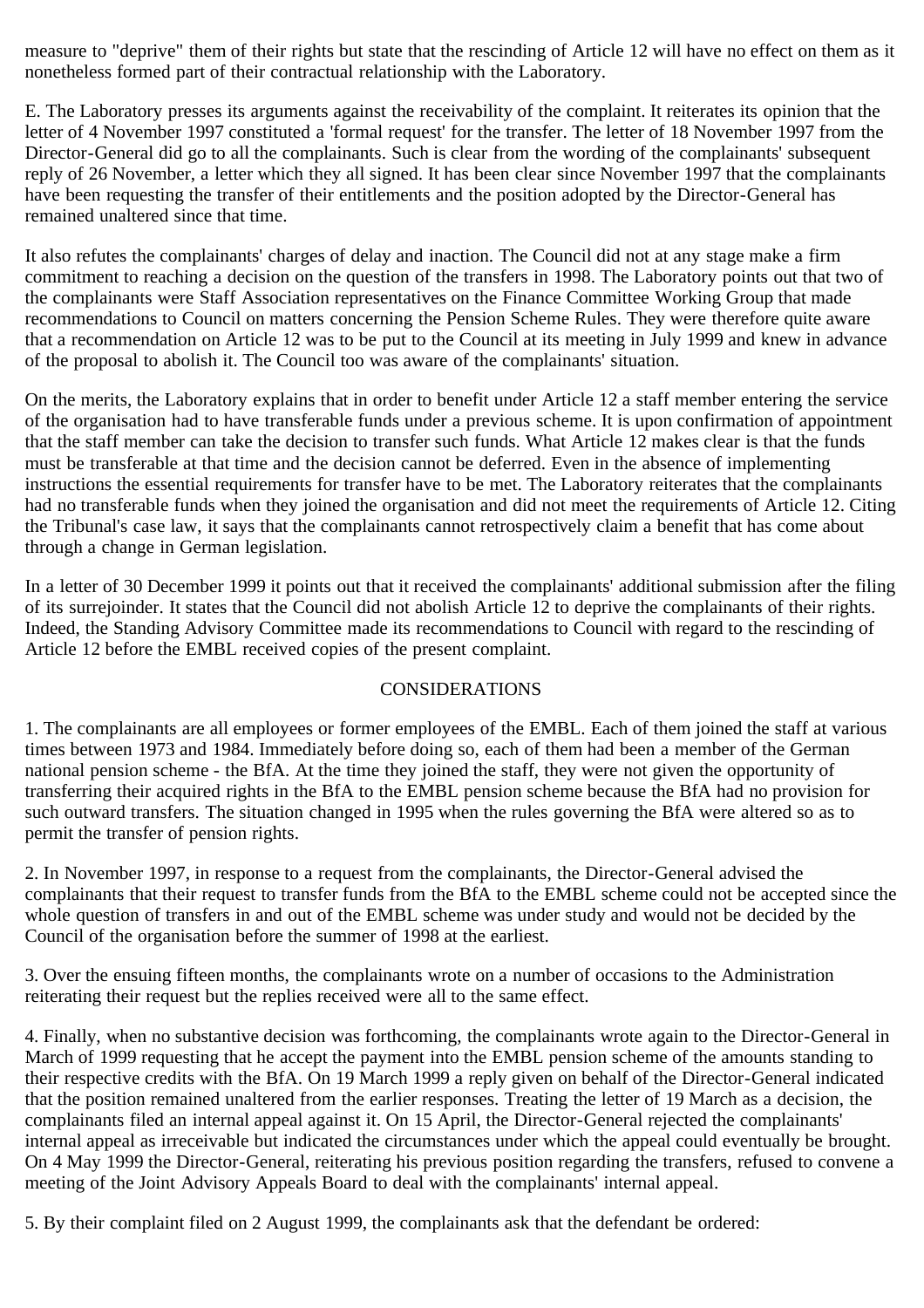"1. To make an arrangement with the respective Complainant for payment to the EMBL of any amounts corresponding to the retirement pension rights accrued under the pension scheme of BfA on the basis of the grade of the Complainant on confirmation of his/her appointment and the number of years of reckonable service with which the Complainant will be credited under the EMBL pension scheme and to conclude an agreement with BfA with respect to the accrued pension rights of the respective Complainant which is appropriate and adequate to transfer the accrued pension rights of the respective Complainant to the EMBL.

2. To bear the legal costs and expenses of these proceedings and the preparation thereof, including the fees of the attorney representing the Complainants, up to an amount of DM 30,000,-."

6. At the material time, the relevant provision was Article 12 of the Pension Scheme Rules which read as follows:

"1. A staff member who enters the service of the Organization after leaving the service of a government administration or national organization, or any international organization, or a firm, may arrange for payment to the Organization in accordance with the Instructions for the implementation of these Rules, of any amounts corresponding to the retirement pension rights accrued under the pension scheme to which he was previously affiliated in so far as that scheme allows such a transfer.

In such a case the Organization shall determine, by reference to his grade on confirmation of appointment and to the Instructions for the implementation of these Rules, the number of years of reckonable service with which he shall be credited under its own pension scheme."

7. The defendant objects to the receivability of the complaint. The objection is clearly well taken. As was said above, the present complaint was filed on 2 August 1999. The only administrative decision taken with regard to the complainants' request that the organisation arrange for the transfer of their BfA contributions into the EMBL staff pension fund is contained in the Director-General's letter of 18 November 1997. While that was clearly not a substantive decision, it was nonetheless a decision not to accede to the complainants' requests and to defer the matter until it had been considered by the Council of the organisation. Despite the complainants' further requests, the Administration has never altered its position and its replies have all been in the same vein. A decision not to decide upon a request by an employee for the exercise of his alleged rights is nonetheless a decision. It may accordingly be impugned before the Tribunal but only within the time limits prescribed by Article VII of the Tribunal's Statute; those limits started to run on 18 November 1997. They were not suspended or revived by the complainants' repeated requests to the Administration or by the latter's repeated refusals to make any substantive decision until the matter had been decided by the Council of the organisation. If the complainants were dissatisfied with the Director-General's decision not to decide, they should have filed their complaints with the Tribunal within ninety days of receiving such decision. Since they did not do so, they must now wait until they receive a substantive decision on the merits of their claim. In its reply the EMBL concedes that when a final decision is reached the complainants will have available to them the full right to appeal. The Tribunal is informed in the surrejoinder that the Council has now made a decision relative to Article 12. The present complaint is irreceivable.

## DECISION

For the above reasons,

The complaint is dismissed.

In witness of this judgment, adopted on 5 May 2000, Mr Michel Gentot, President of the Tribunal, Miss Mella Carroll, Vice-President, and Mr James K. Hugessen, Judge, sign below, as do I, Catherine Comtet, Registrar.

Delivered in public in Geneva on 12 July 2000.

Michel Gentot

Mella Carroll

James K. Hugessen